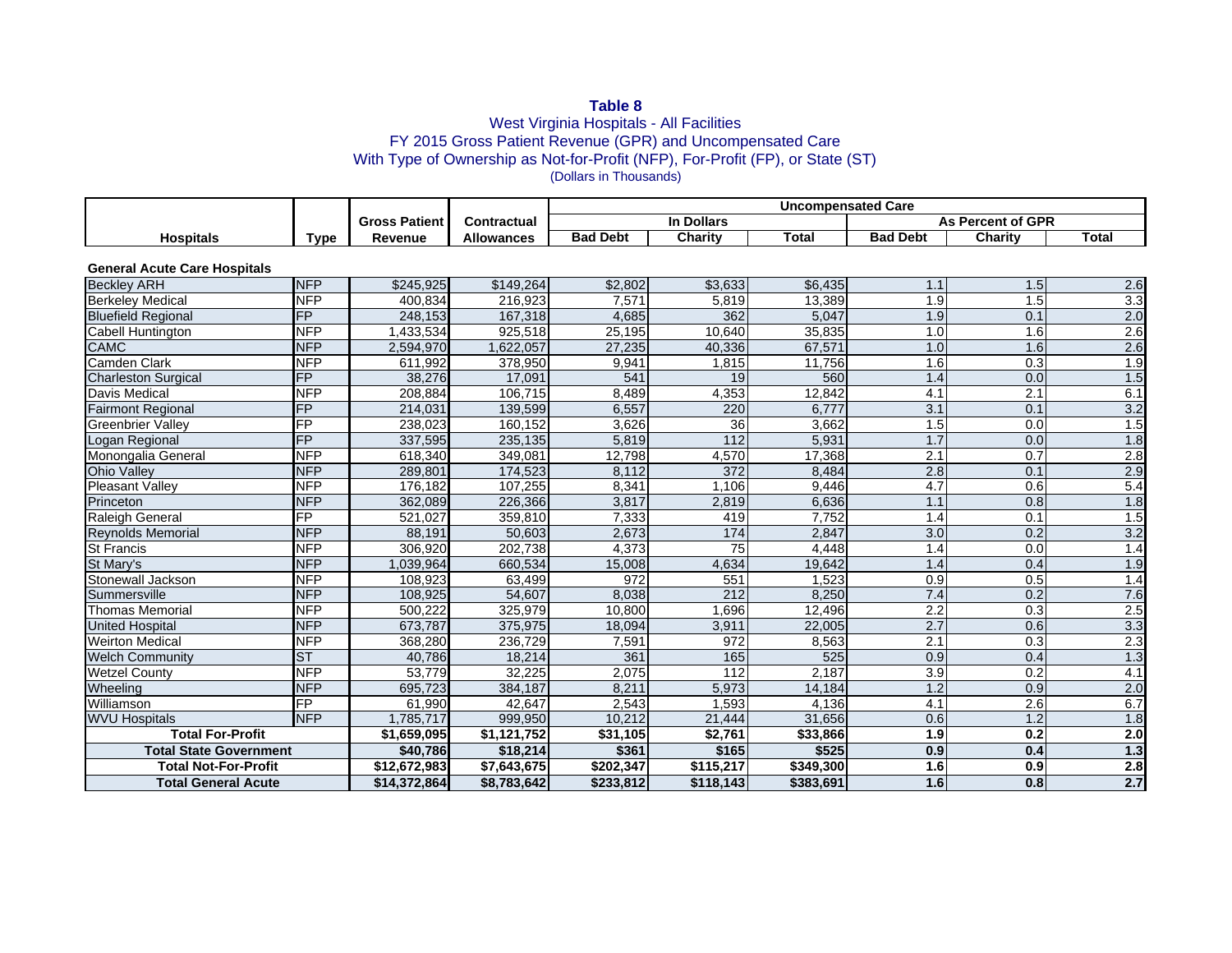# **Table 8**

### West Virginia Hospitals - All Facilities FY 2015 Gross Patient Revenue (GPR) and Uncompensated Care With Type of Ownership as Not-for-Profit (NFP), For-Profit (FP), or State (ST) (Dollars in Thousands)

|                                  |                          |                      |                   | <b>Uncompensated Care</b> |         |          |                   |                |              |
|----------------------------------|--------------------------|----------------------|-------------------|---------------------------|---------|----------|-------------------|----------------|--------------|
|                                  |                          | <b>Gross Patient</b> | Contractual       | In Dollars                |         |          | As Percent of GPR |                |              |
| <b>Hospitals</b>                 | <b>Type</b>              | Revenue              | <b>Allowances</b> | <b>Bad Debt</b>           | Charity | Total    | <b>Bad Debt</b>   | <b>Charity</b> | <b>Total</b> |
|                                  |                          |                      |                   |                           |         |          |                   |                |              |
| <b>Critical Access Hospitals</b> |                          |                      |                   |                           |         |          |                   |                |              |
| <b>Boone Memorial</b>            | <b>NFP</b>               | 60,402               | 34,265            | 2,599                     | 137     | 2,737    | 4.3               | 0.2            | 4.5          |
| <b>Braxton County</b>            | <b>NFP</b>               | 27,834               | 10,221            | .943                      | 15      | .958     | 7.0               | 0.1            | 7.0          |
| <b>Broaddus</b>                  | <b>NFP</b>               | 22,675               | 5,550             | ,179                      | 244     | ,423     | 5.2               |                | 6.3          |
| <b>Grafton City</b>              | <b>NFP</b>               | 25,230               | 6,435             | 742                       | 326     | .068     | 2.9               | 1.3            | 4.2          |
| <b>Grant Memorial</b>            | <b>NFP</b>               | 64,462               | 29,823            | 677                       | ,568    | 2,246    | 1.1               | 2.4            | 3.5          |
| Hampshire                        | <b>NFP</b>               | 45,301               | 20,284            | , 511                     | 551     | 2,062    | 3.3               | $\overline{2}$ | 4.6          |
| <b>Jackson General</b>           | <b>NFP</b>               | 70,966               | 40,813            | 3,020                     | 507     | 3,528    | 4.3               | 0.7            | 5.0          |
| Jefferson                        | <b>NFP</b>               | 90,728               | 35,732            | 3,412                     | ,395    | 4,807    | 3.8               | .5             | 5.3          |
| Minnie Hamilton                  | <b>NFP</b>               | 27,066               | 7,299             | .670                      | 444     | 2,114    | 6.2               | .6             | 7.8          |
| Montgomery                       | <b>NFP</b>               | 42,279               | 20,092            | 2,485                     | 127     | 2,612    | 5.9               | 0.3            | 6.2          |
| <b>Plateau Medical</b>           | $\overline{\mathsf{FP}}$ | 144,039              | 102,827           | 2,989                     | 24      | 3,013    | $\overline{2.1}$  | 0.0            | 2.1          |
| Pocahontas                       | <b>NFP</b>               | 17,451               | 4,426             | ,021                      | 484     | .505     | 5.9               | 2.8            | 8.6          |
| Potomac Vallev                   | <b>NFP</b>               | 35,796               | 13,291            | ,362                      | 219     | 1,582    | 3.8               | 0.6            | 4.4          |
| <b>Preston Memorial</b>          | <b>NFP</b>               | 50,189               | 16,371            | 2,337                     | 337     | 2,674    | 4.7               | 0.7            | 5.3          |
| Roane General                    | <b>NFP</b>               | 50,812               | 25,715            | ,104                      | 289     | ,393     | 2.2               | 0.6            | 2.7          |
| St Joseph's                      | <b>NFP</b>               | 99,747               | 53,517            | 3,948                     | 409     | 4,357    | 4.0               | 0.4            | 4.4          |
| Sistersville General             | <b>NFP</b>               | 21,844               | 10,049            | 469                       | 9       | 478      | 2.1               | 0.0            | 2.2          |
| <b>Summers ARH</b>               | <b>NFP</b>               | 38,944               | 24,163            | 849                       | 586     | ,435     | 2.2               | 1.5            | 3.7          |
| <b>War Memorial</b>              | <b>NFP</b>               | 38,488               | 15,533            | ,083                      | 495     | 1,578    | 2.8               | 1.3            | 4.1          |
| <b>Webster County</b>            | <b>NFP</b>               | 24,557               | 7,749             | 2,194                     | 43      | 2,237    | 8.9               | 0.2            | 9.1          |
| <b>Total For-Profit</b>          |                          | \$144,039            | \$102,827         | \$2,989                   | \$24    | \$3,013  | 2.1               | 0.0            | 2.1          |
| <b>Total Not-For-Profit</b>      |                          | \$854,772            | \$381,327         | \$33,607                  | \$8,185 | \$41,792 | 3.9               | 1.0            | 4.9          |
| <b>Total Critical Access</b>     |                          | \$998,811            | \$484,154         | \$36,596                  | \$8,209 | \$44,805 | 3.7               | 0.8            | 4.5          |

#### **Long Term Acute Care Hospitals (LTCH)**

| (WV)<br>Acuity<br>Specialty |  | 57,961    | 45,304    | 78                       | <b>78</b>       | <b>.</b> | v.v | υ.  |
|-----------------------------|--|-----------|-----------|--------------------------|-----------------|----------|-----|-----|
| <b>Cornerstone</b>          |  | 53.009    | 39,225    | $\overline{\phantom{0}}$ |                 |          | v.v | ັ.  |
| <b>Select Specialty</b>     |  | 49,619    | 31,033    | 161                      | 16 <sup>4</sup> | ∪.ບ⊺     | 0.0 | ບ.ບ |
| <b>Total LTCH</b><br>. וטו  |  | ኔ160.590l | \$115,562 | \$313                    | \$313           | v.z      | v.v | v.c |